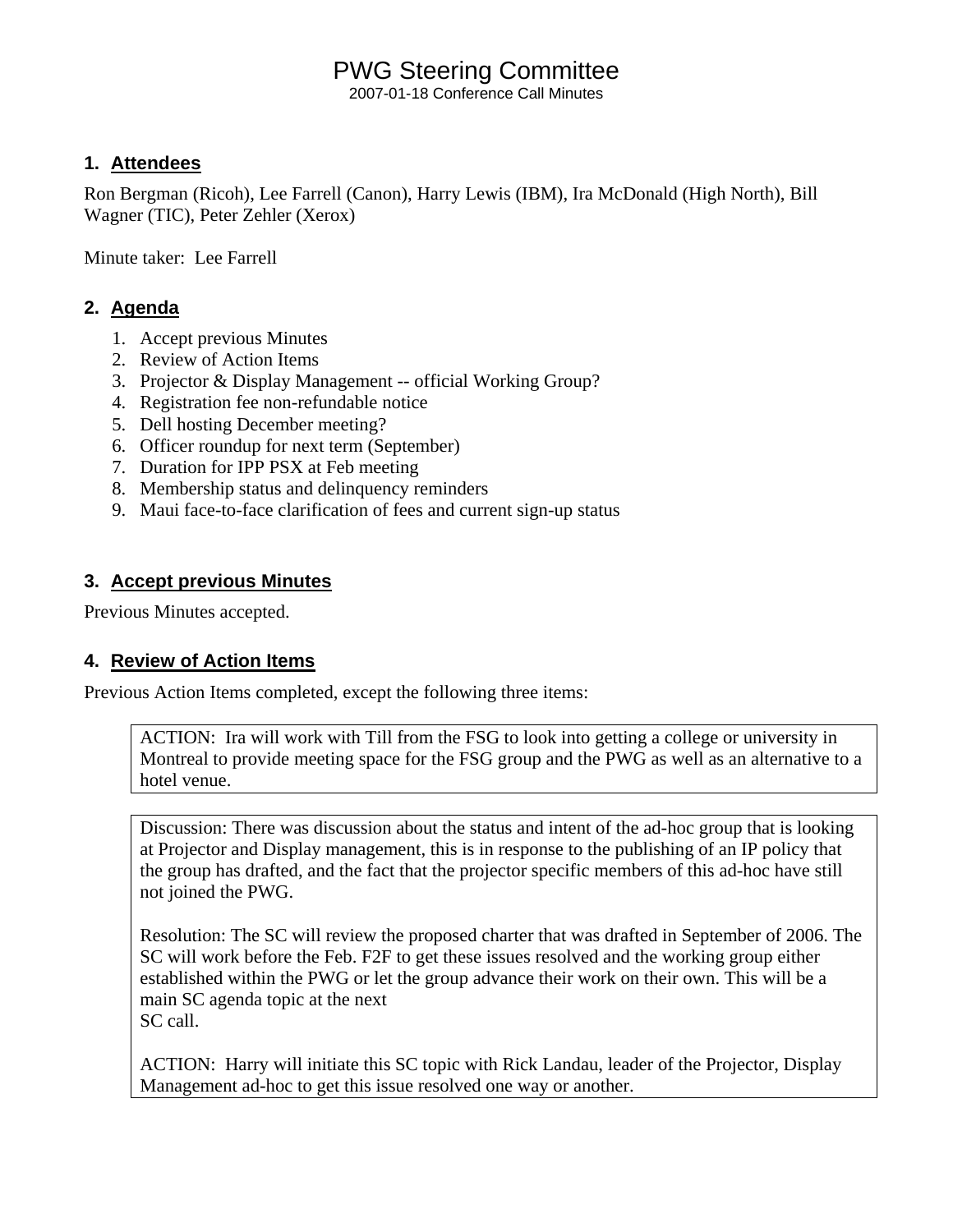# PWG Steering Committee

2007-01-18 Conference Call Minutes

#### ACTION: Harry will send a dues payment reminder to the PWG announce reflector.

## **5. Projector & Display Management -- official Working Group?**

Projector & Display Management members still haven't joined the PWG organization. Without being members, they will be unable to vote on their own specification.

Action: Harry Lewis will send a membership application to Projector  $\&$  Display Management members and identify a needed deadline to become an official Working Group.

Action: Jerry Thrasher will update the Feb schedule page to indicate that the Projector & Display Management meeting is a BOF. And the word "OPTIONAL" should be removed from the RESORT ACTIVITY PASSPORT.

#### **6. Registration fee non-refundable notice**

Because of a recent request for a refund by an individual that missed the past face-to-face meeting, it was agreed that the meeting registration page should include an explicit statement that there is no refund for meeting registration fees.

## **7. Dell hosting December meeting?**

Rick has said that it is a "very strong tentative, but not quite an ironclad commitment yet" for Dell to host in December.

## **8. Officer roundup for next term (September)**

This September marks the end of term for the current officers. Unless there is evidence of some individual(s) that are interested in accepting the role of Chair, perhaps the organization needs to consider a graceful shutdown?

It was noted that there are more activities going on this year than there were at the last Officer election period.

Any potential candidates are encouraged to step forward and voice their interest.

It was suggested that the topic should be added to the February face-to-face meeting agenda, and include a general "call for interest" on possible candidates.

Action: The current PWG Officers will hold a separate call for discussing the PWG Officer future.

## **9. Duration for IPP PSX at Feb meeting**

Craig Whittle has indicated that two hours will not be necessary for the IPP PSX meeting in February. It was suggested that Harry invite some members of BMLinkS to attend the Feb meeting.